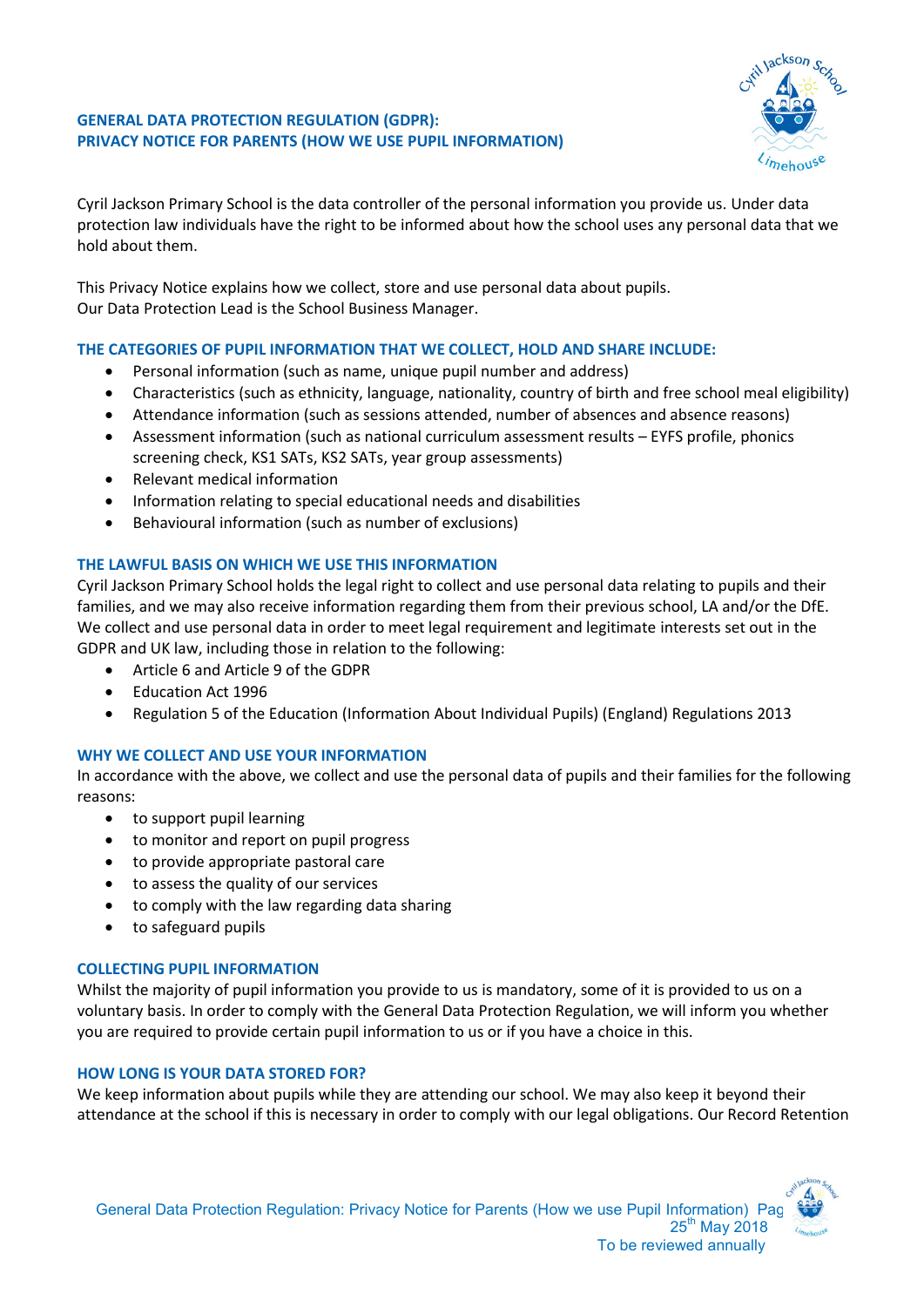Schedule sets out how long we keep information about pupils and this can be obtained from the school's website or the school office.

### **WHO DO WE SHARE PUPIL INFORMATION WITH?**

We routinely share pupil information with:

- schools that the pupil's attend after leaving us
- our local authority
- the Department for Education (DfE)
- the NHS
- the school nurse
- volunteers contributing to pupils academic attainment

#### **WHY DO WE SHARE PUPIL INFORMATION?**

We do not share information about our pupils with anyone without consent unless the law and our policies allow us to do so.

We share pupils' data with the Department for Education (DfE) on a statutory basis. This data sharing underpins school funding and educational attainment policy and monitoring.

We are required to share information about our pupils with our local authority (LA) and the Department for Education (DfE) under section 3 of The Education (Information About Individual Pupils) (England) Regulations 2013.

#### **DATA COLLECTION REQUIREMENTS:**

To find out more about the data collection requirements placed on us by the Department for Education (for example; via the school census) go t[o https://www.gov.uk/education/data-collection-and-censuses-for-schools.](https://www.gov.uk/education/data-collection-and-censuses-for-schools)

#### **THE NATIONAL PUPIL DATABASE (NPD)**

The NPD is owned and managed by the Department for Education and contains information about pupils in schools in England. It provides invaluable evidence on educational performance to inform independent research, as well as studies commissioned by the Department. It is held in electronic format for statistical purposes. This information is securely collected from a range of sources including schools, local authorities and awarding bodies.

We are required by law, to provide information about our pupils to the DfE as part of statutory data collections such as the school census and early years' census. Some of this information is then stored in the NPD. The law that allows this is the Education (Information About Individual Pupils) (England) Regulations 2013. To find out more about the NPD, go to [https://www.gov.uk/government/publications/national-pupil-database](https://www.gov.uk/government/publications/national-pupil-database-user-guide-and-supporting-information)[user-guide-and-supporting-information.](https://www.gov.uk/government/publications/national-pupil-database-user-guide-and-supporting-information)

The department may share information about our pupils from the NPD with third parties who promote the education or well-being of children in England by:

- conducting research or analysis
- producing statistics
- providing information, advice or guidance

The Department has robust processes in place to ensure the confidentiality of our data is maintained and there are stringent controls in place regarding access and use of the data. Decisions on whether DfE releases data to third parties are subject to a strict approval process and based on a detailed assessment of:

• who is requesting the data